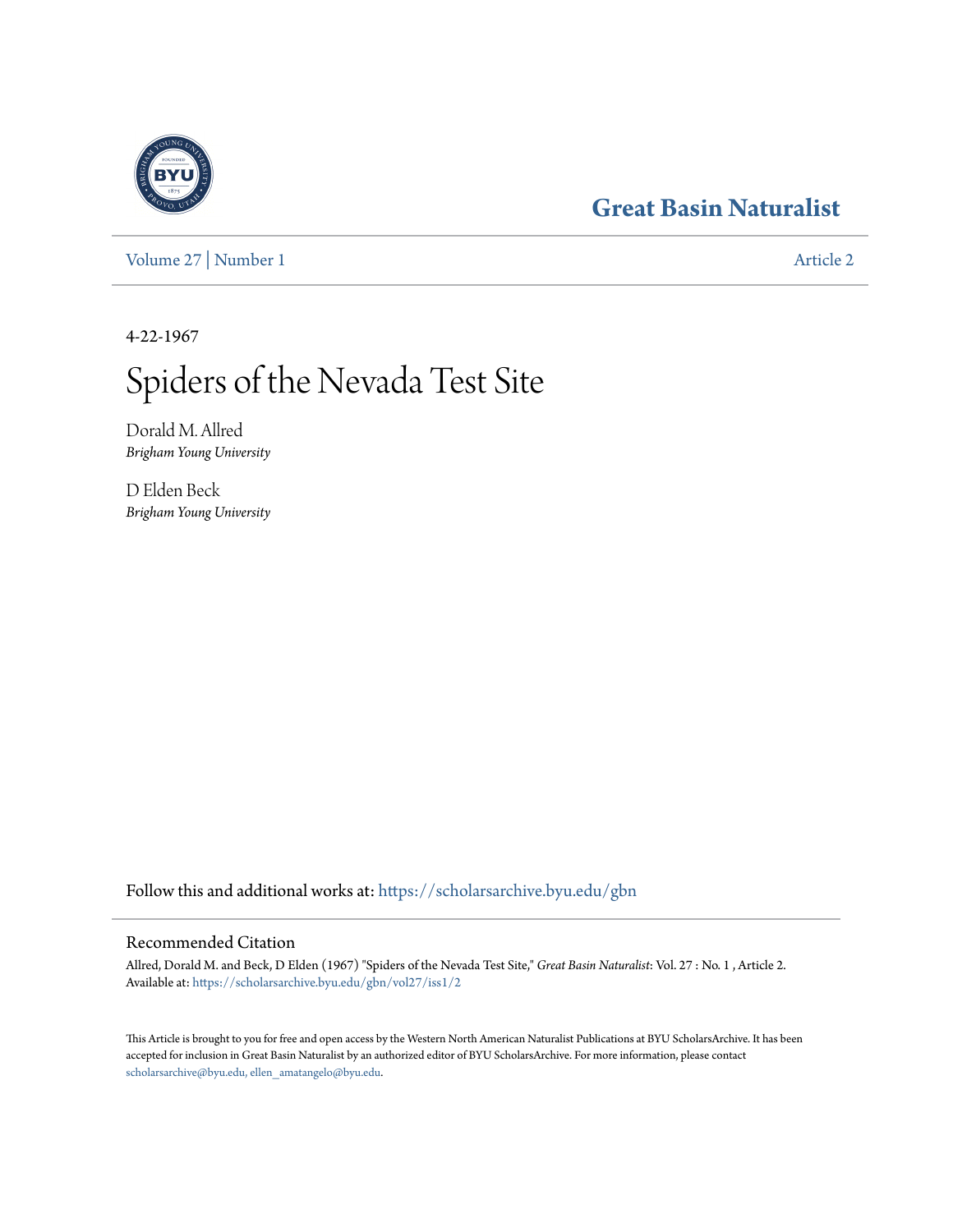#### SPIDERS OF THE NEVADA TEST SITE\*

#### Dorald M. Allred and D Elden Beck'

#### **INTRODUCTION**

Since 1959, the Department of Zoology and Entomology of Brigham Young University, under contract with the U.S. Atomic Energy Commission, has conducted ecological studies at the Nevada Test Site. Primary objectives are to establish baseline data as a prerequisite for determining the effects of nuclear testing on native animals. Allred, Beck, and Jorgensen (1963) discussed the biotic communities of the test site, and summarized the initial collection data on some predominant species, including the spiders identified to that date.

No effort was made to specifically collect spiders in all of their habitats. However, those reported here were taken in connection with other studies, and reflect observations made on a daily basis for the collection methods applied. Principal methods of collecting were can pit-traps and berlese funnels (ibid.: 8-9; Allred and Beck. 1964), and <sup>a</sup> few were taken by hand. We feel the present listing is <sup>a</sup> good representation of the spiders which may be considered principally terrestrial in habit. Specialized collecting applied to all types of habitats would likely reveal many additional species. For example, the whole range of flower-inhabiting spiders was not investigated, nor the collection of specimens by net-sweeping of plants. A number of new species were taken, but these will be described in <sup>a</sup> subsequent paper by Dr. Willis J. Gertsch.

We are grateful to Dr. Willis J. Gertsch, American Museum of Natural History, New York, N.Y.. for the identifications of the speci mens and for checking the names used in this manuscript. Collection and identification of specimens, and analysis of data (in part) were accomplished under AEC research grants  $AT(11-1)-786$ .  $AT(11-1)-$ 1326. AT(11-1)-1336. and AT(11-1)-1355.

In the following discussion a phylogenetic presentation has not been followed. Families and the species assigned to them are listed alphabetically for convenience. The total numbers of spiders col lected are indicated, and the months in which they were taken are listed. Their relative abundance in each plant community is based on the number collected in relationship to the number of collecting attempts which varied between different communities (Table 1). Where sex is indicated, the specimens are adults. Sex determination was not made for the immature specimens in most cases.

#### Agelenidae

Agelenopsis aperta Gertsch. Fhree females were taken in July,

<sup>\*</sup>B.Y.U.-A.E.C. Publication No. COO-1326-5.<br>1. Department of Zoology and Entomology, Brigham Young University. Provo, Utah.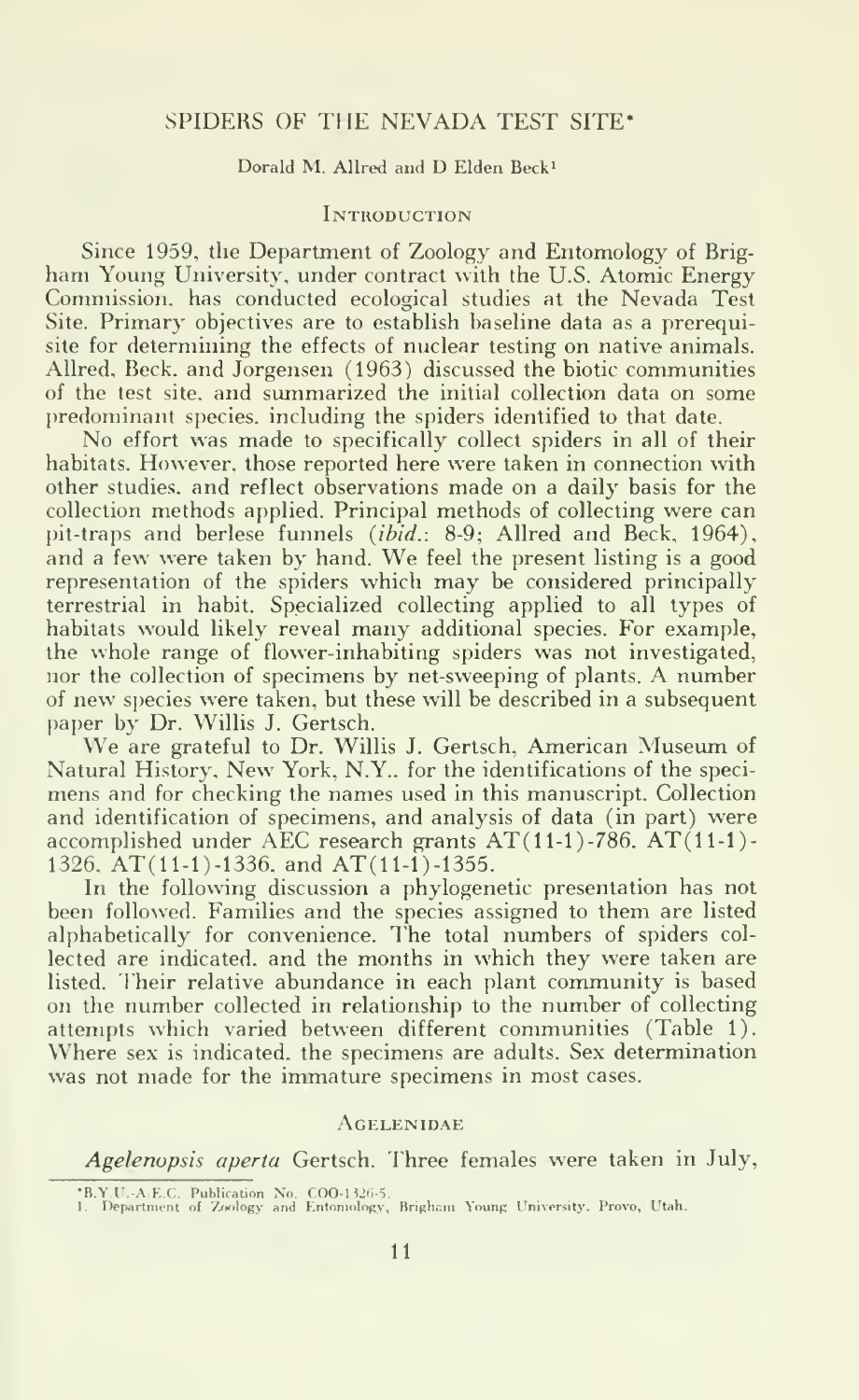October, and November, and four immatures from May through July. Two spiders were found adjacent to the pond at Cane Springs.

Calilena restricta Chamberlin and Ivie. Thirty-five males were taken from August through December and in February, mostly in October. Eighteen females were taken in April, August, and from October through February, mostly in November. Fifty-three immatures were taken from January through November except in February, and mostly during June, July, and August.

Circurina utahana Chamberlin. Four males were taken in November and December, two females in December and January, and one immature in August.

#### **ARGIOPIDAE**

Apollophanes texana Banks. One male was taken in May. and four females in June and July. One spider was taken adjacent to the pond at Cane Springs.

Metepeira gosga Chamberlin and Ivie. One male was taken in August. 15 females in June and August (mainly August), and 17 immatures in June, July and August. Five specimens were taken adjacent to the pond at Cane Springs.

Tetragnatha laboriosa Hentz. One immature was taken in March.

#### **CAPONIIDAE**

Orthonops getrschi Chamberlin. Fifteen males were collected from April through December, except in August. Twenty-seven females were taken from March through September, mostly in May. Six immatures were collected in July, August, and October.

Tarsonops sp. One male was taken in September, and six females in July, August, and October.

#### **CLUBIONIDAE**

Anyphaena sp. One immature was taken in October.

Castianeira sp. One immature was collected in October.

Corinna bicalcarata Simon. Three males were taken in September and October, and three females in May, July, and August.

Micaria gosiuta Gertsch. Eleven males were taken in August and September (mostly in September), and one female in September.

Neoanagraphis chamberlini Gertsch. Seventy-six males were taken in August, September, and October (mostly in September); 12 females from February through October, except in May; and 66 immatures from April through October, mostly during June, July, and August. One spider was taken adjacent to the Cane Springs pond.

Neoanagraphis pearcei Gertsch. Forty-seven males were taken in September and October (mostly in October), one female in July, and nine immatures in June, August, September, and October.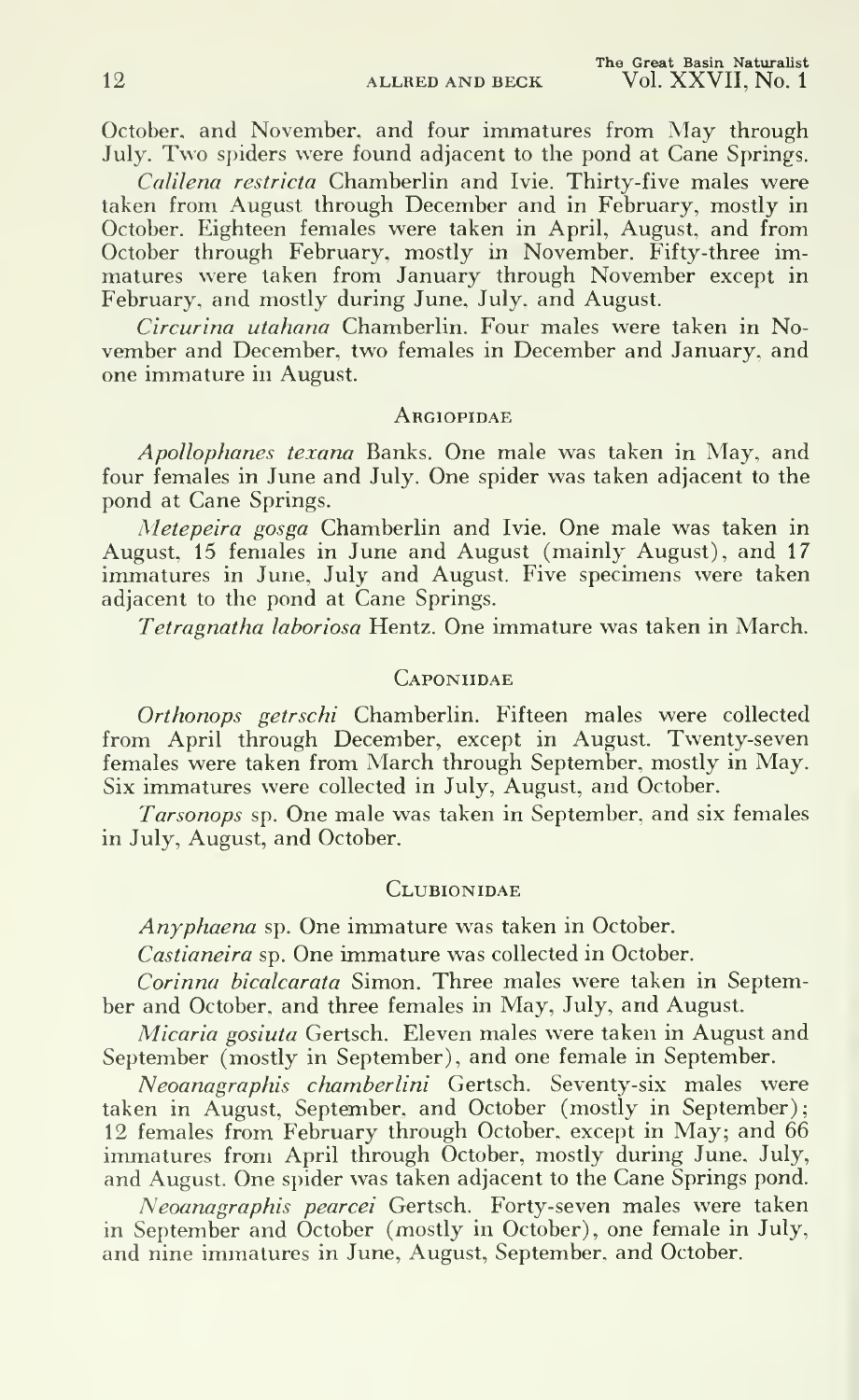Phrurotimpus sp. One male was taken in August.

Piabuna nanna Chamberlin and Ivie. One female was taken in September.

Syspira electica Chamberlin. A total of <sup>113</sup> males was taken from April through July and in October, mostly during May and June. Eighty-two females were collected from April through September, mostly in June and July. A total of <sup>390</sup> immatures was taken from April through October and in December, mostly during July and August. Two spiders were taken adjacent to the Cane Springs pond.

#### DiCTYNIDAE

Dictyna calcarata Banks. One male and seven females were taken in July, and seven immatures in July and August. One specimen was taken adjacent to the pond at Cane Springs.

Dictyna personata Gertsch and Mulaik. One male was collected in November, and two females in May and June.

Dictyna reticulata Gertsch and Ivie. Six males. 12 females, and seven immatures were taken in June and July, and one immature in October. Twenty-four of these were taken adjacent to the pond at Cane Springs.

Dictyna tucsona Chamberlin. Two immatures were taken in June and July.

Mallos mians Chamberlin. One male was collected in October.

Mallos pallidus Banks. Four males, three females, and eight immatures were taken in July, all adjacent to the pond at Cane Springs.

#### **DIGUETIDAE**

Diguetia canities McCook. Three females were taken in May. July, and August, and one immature in June. One spider was taken adjacent to the pond at Cane Springs.

Diguetia signata Gertsch. One male was collected in June, and one female in May.

#### FiLISTATIDAE

Filistatt utahana Chamberlin and Ivie. Six males were taken in June and July, one female in September, and two immatures in June.

#### **GNAPHOSIDAE**

Cesonia classica Chamberlin. Nineteen males were taken in June. July, and August (mostly July). 13 females from June through September, and 14 immatures in May, June. July, and October. One spider was taken adjacent to the Cane Springs pond.

Drassodes celes Chamberlin. One male was collected in April.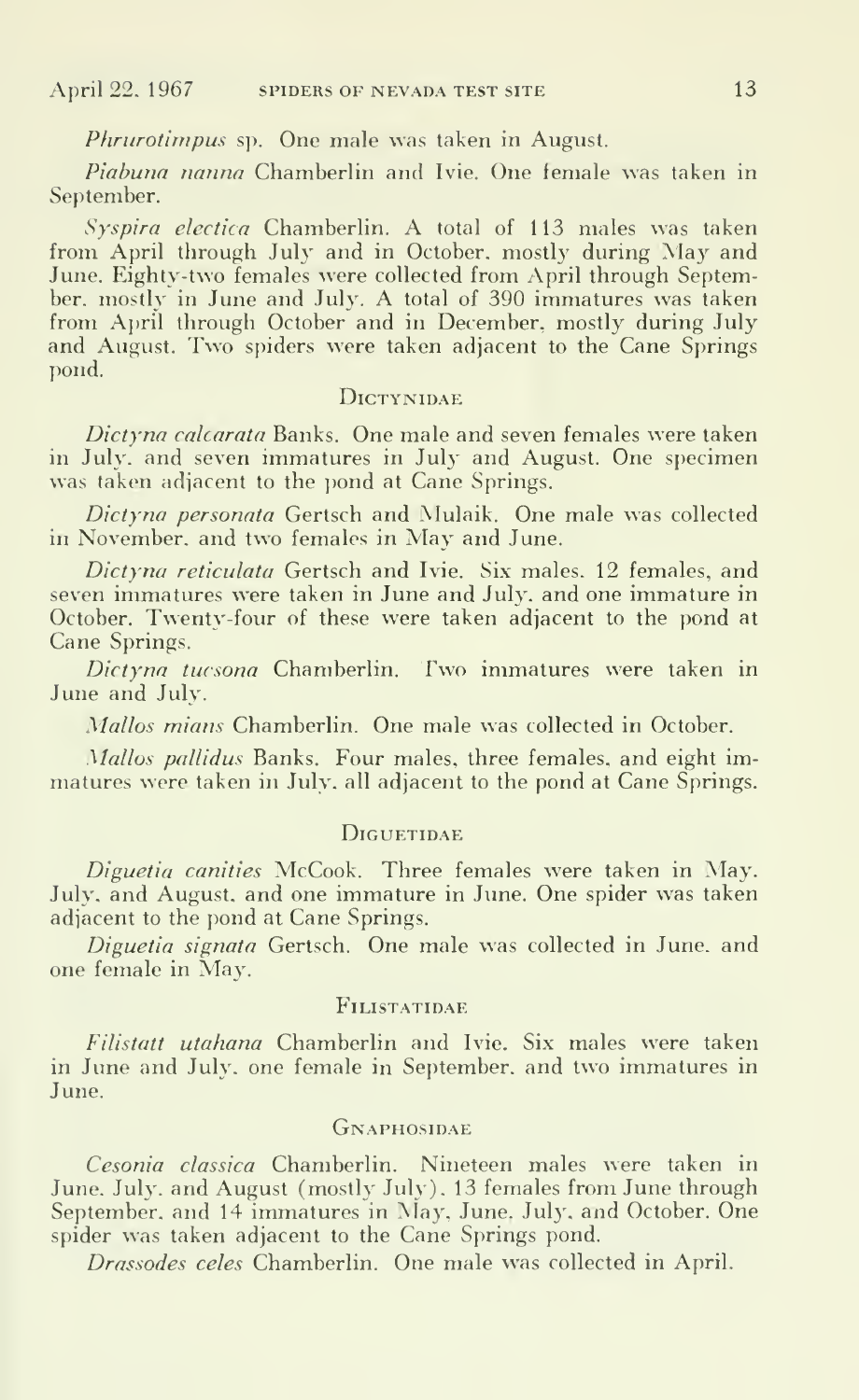Drassyllus irritans Chamberlin. Thirty-one males were taken from February through June and in November (mostly in April), 47 females from April through August (mostly in June and July). and 47 immatures from February through December (except in April and June), mostly in August.

Drassyllus moronius Chamberlin. Four males were collected in May and November, four females in May, and four immatures in March, May, September, and October.

Gnaphosa californica Banks. One male was collected in November, nine females in June and November, and 11 immatures in July, August, and November.

Gnaphosa hirsutipes Banks. Twenty-four males were taken from March through July and in November, 17 females in February, May, and from July through November, and 34 immatures every month except April.

Hapuodrassus eunis Chamberlin. A total of <sup>149</sup> males was taken from October through May. mostly from February through April. Eighteen females were collected from January through June. A total of 204 immatures was collected, and every month was represented except May. Greatest numbers were found from October through January.

Herpyllus hesperolus Chamberlin. Sixteen males were taken during March, April. May, and December (mostly in April). Ten females were collected in April, June, and July. Forty-five immatures were taken representing every month except April. One specimen was taken adjacent to the Cane Springs pond.

Megamyrmecion naturalisticum Chamberlin. Nine males were collected from April through August, six females in June. July, August, and October, and six immatures from August through November.

Nodocion utus Chamberlin. A female was taken in July, and two immatures in July and September.

Zelotes monachus Chamberlin. Thirty-eight males were collected from April through October (except July), mostly during April, May. and June. Thirteen females were taken from March through July and in October. Twenty-six immatures were taken from March through October.

Zelotes nannodes Chamberlin. Two males and four females were collected in June.

Zelotes puritanus Chamberlin. One female was taken in May and an immature in July.

#### **HETEROPODIDAE**

Olios fasciculatus Simon. One female was collected in September, and an immature in July.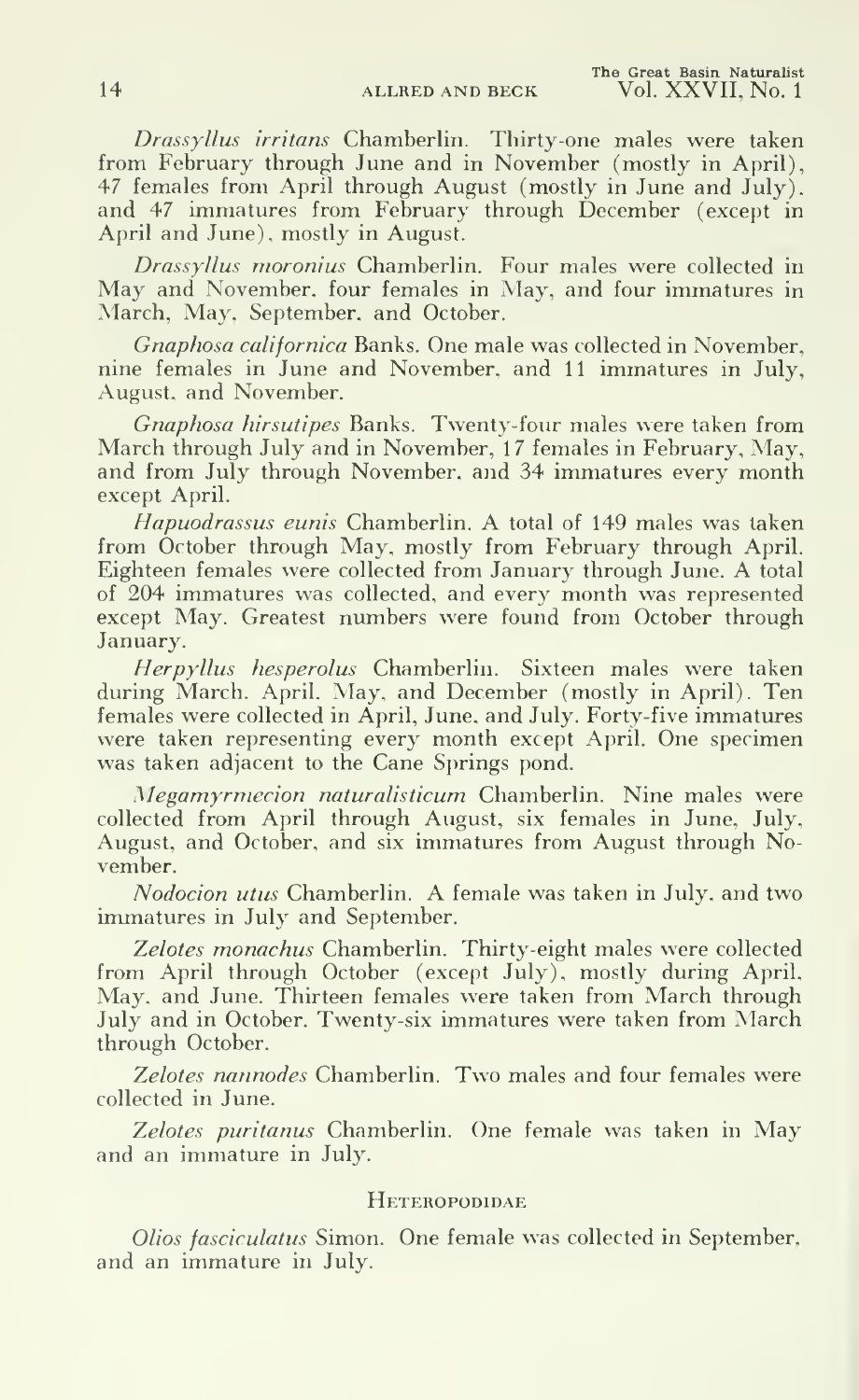#### HOMALONYCHIDAE

Homalonychus theologus Chamberlin. Four males were collected in October, one female in April, and four immatures in April, June, and October.

#### **LINYPHIIDAE**

Ceratinopsis sp. One male was collected in January.

Erigone dentosa Cambridge. Three inales were collected in June and October, four females in January, March, and September, and three inmiatures in October. Nine of the specimens were taken adjacent to the Cane Springs pond.

Meioneta fillmorana Chamberlin. One male and one immature were taken in November.

Meioneta formica Emerton. Two females were taken in January and April.

Spirembolus sp. One female was taken in February.

Tapinocyha sp. One male was taken in November.

#### **Lycostnae**

Alopecosa kochi Keyserling. Two males were taken in March and April, and one female in May.

Geolycosa rafaelana Chamberlin. Three males were collected in June and July, and one immature in August.

Pardosa ramulosa McCook. Six males, two females, and five immatures were taken in March, all adjacent to the Cane Springs pond, and one male was collected in November.

Schizocosa sp. One immature was taken in June.

Tarentula kochi Keyserling. Eighty-seven males were taken from October through May. mostly from January through March. Forty five females were taken every month except August, mostly from November through March. A total of <sup>111</sup> immatures was taken, representing all months except February.

#### **MIMETIDAE**

Mimetus eutypus Chamberlin and Ivie. One immature was taken in October adjacent to the Cane Springs pond.

#### **OXYOPIDAE**

Oxyopes tridens Brady. Fifty-two males were taken from May through August, 11 females from June through September, and 20 immatures from June through November. Greatest numbers of all stages were taken during July.

#### **PHOLCIDAE**

Physocyclus tanneri Chamberlin. Three males were collected in August and November, and six females and five immatures in June,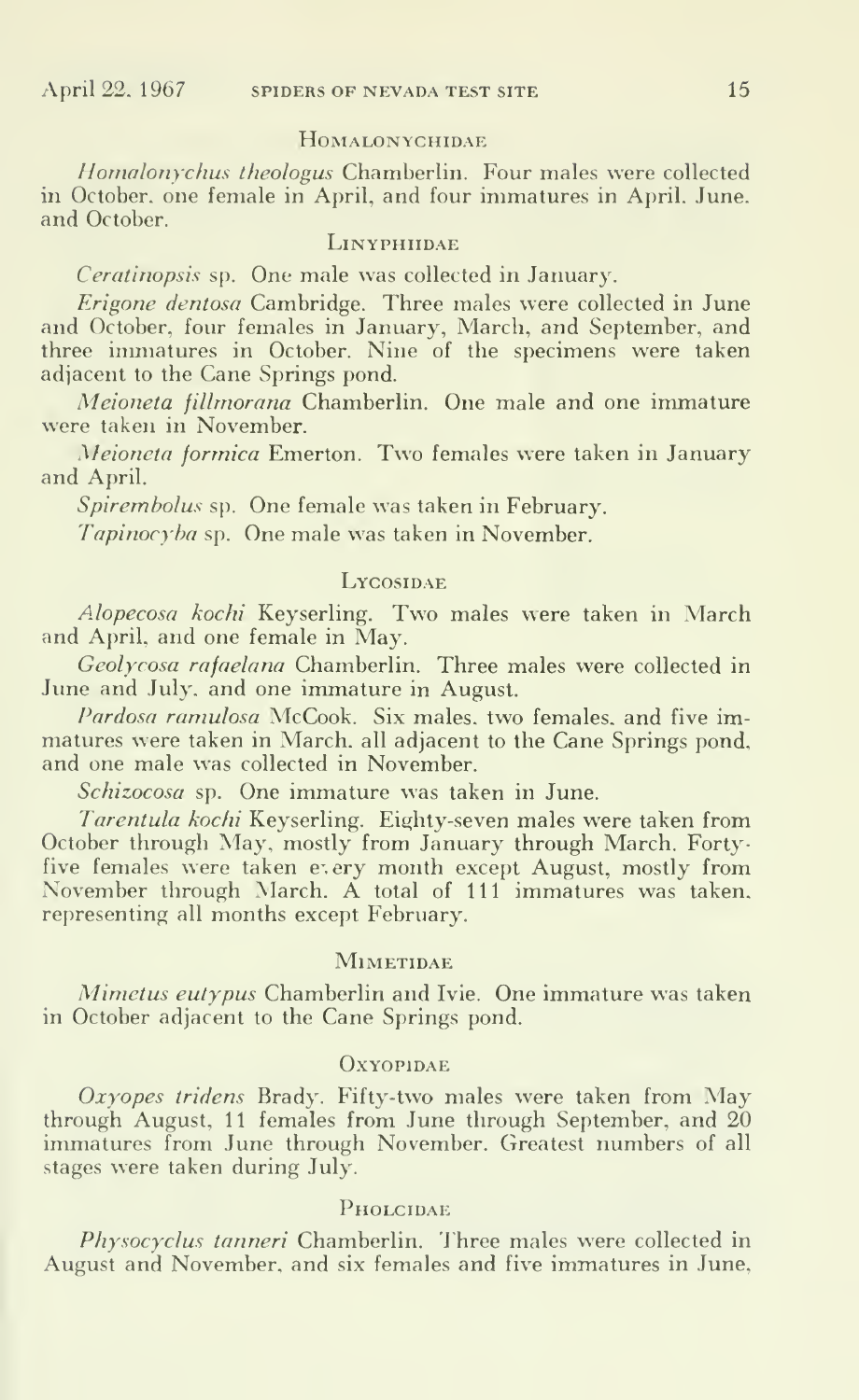July, and November. Seven spiders were taken adjacent to the Cane Springs pond.

Psilochorus papago Gertsch. Twelve males were taken from June through December, except in September. Seven females were taken in June, July, and October, and two immatures in June. One spider was taken adjacent to the pond at Cane Springs.

Psilochorus utahensis Chamberlin. A total of 450 males was taken representing every month of the year except February. They were most common during June, July, and August. A total of 499 females was collected over all the months of the year except March. They were most common also during June, July, and August. The total immatures collected was 1500. and they were found during every month of the year, mostly during the same months as the adults, as well as in September. Two specimens were taken adjacent to the pond at Cane Springs.

#### **PLECTREURIDAE**

Kibramoa paiuta Gertsch. One male was collected in May.

Plectreury's tristis Simon. One male was taken in May, and seven immatures in January, April, June, July, and September.

#### **SALTICIDAE**

Metacyrba arizonensis Barnes. Thirteen males were collected during May and June, seven females in May, July, and November, and <sup>16</sup> immatures from April through October. Two specimens were taken adjacent to the Cane Springs pond.

Metacyrba taeniola Hentz. One male was taken in June, and two immatures in September.

Pellenes brunneus Peckham. One male was collected in October.

Pellenes hirsutus Peckham and Peckham. One female was taken during July.

Pellenes limatus Peckham. One male was collected in June.

Pellenes oregonensis Peckham and Peckham. Three males were taken during July and August, and one female in July.

Phidippus apacheanus Chamberlin and Gertsch. One male was collected in September.

Phidippus formosus Peckham and Peckham. Three males were taken in March and June, one female in February, and seven immatures in July, August, and September. Two spiders were taken adjacent to the pond at Cane Springs.

Phidippus opifex McCook. One male was found in August.

Phidippus workmanni Peckham and Peckham. Twenty-seven immatures were taken during June. July, and August. Two were taken near the pond at Cane Springs.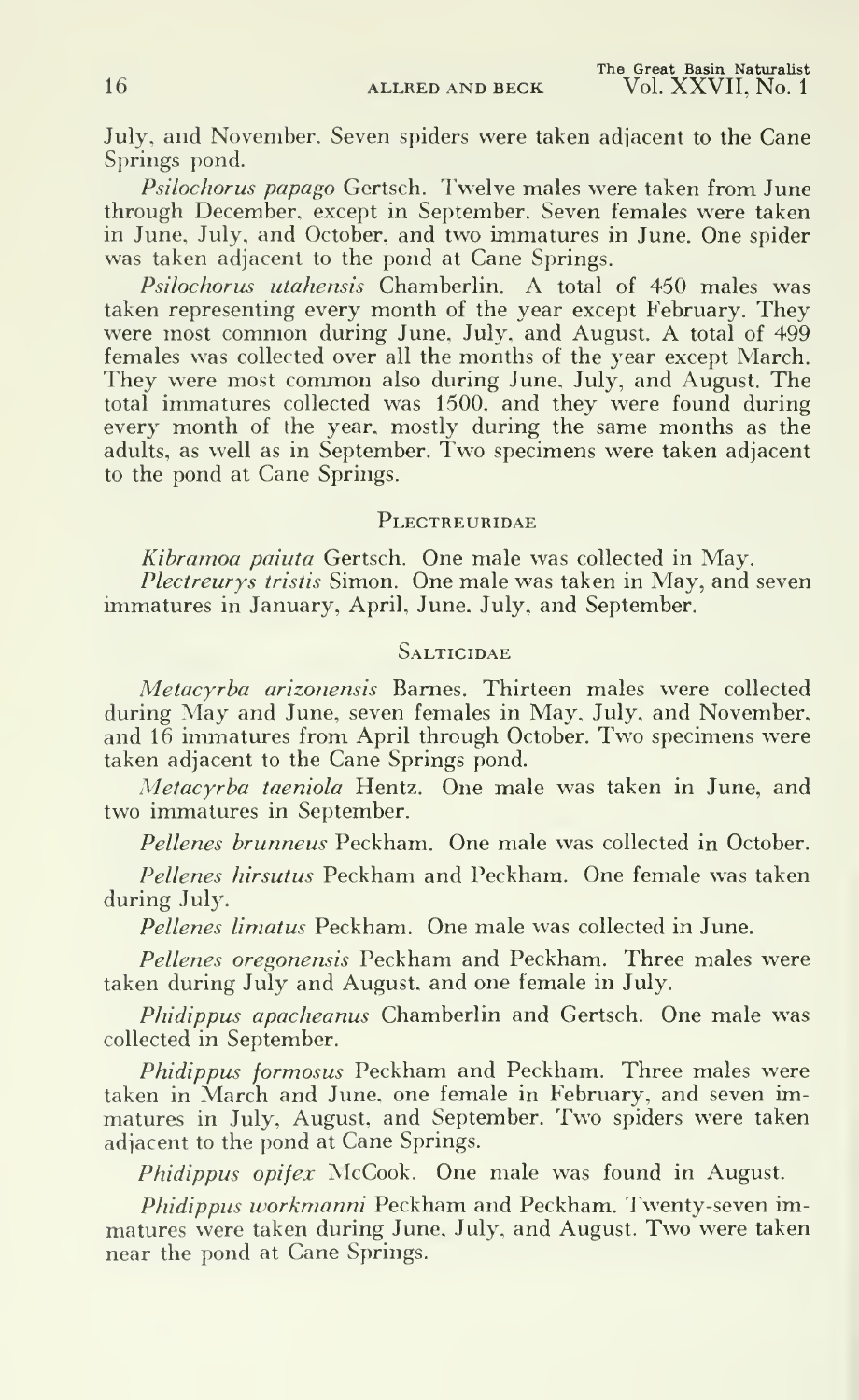#### SCYTODIDAE.

Loxosceles unicolor Keyserling. Twenty-one males were taken from April through August and in October. Twelve females were collected in July. August, September, and November. Twentyseven immatures were taken from May through October. Four speci mens were taken adjacent to the pond at Cane Springs.

#### **THERAPHOSIDAE**

Aphonopelma sp. Twenty-four males were taken from August through November, and two females in June.

#### **THERIDIIDAE**

Enoplognatha joshua Chamberlin and Ivie. Twenty-nine males were collected in February and March; 21 females from February through May; and 15 immatures in January. February, March, and October. One specimen was taken near the pond at Cane Springs.

Euryopis scriptipes Banks. One female was found in June.

Euryopis spinigera Cambridge. Two females were taken in April and June.

Latrodectus mactans Fabricius. Four males were taken in April, May. July, and December; 10 females in April, June. July, and December; and 28 immatures from July through January.

Steatoda fulva Keyserling. Twelve males were found from May through September; five females in February. August, and September; and nine immatures from May through September.

Steatoda medialis (Banks). One female was taken in July, and one immature in June.

Steatoda washona Gertsch. Two females were found during August.

Theridion sp. One immature was taken in July.

#### **THOMISIDAE**

Ebo dispar Schick. Three males were taken in October and December, and five females during October. November, and December.

Ebo merkeli Schick. One female and two immatures were taken in July.

Ebo mexicanus Banks. One female was taken in May.

Misumenops desertus Schick. One male was taken in August, and six immatures in August and October. One spider was taken near the Cane Springs pond.

Misumenops rothi Schick. Eight males were collected in June and July. 13 females in May, June, and July, and 16 immatures in June. July, and October. Ten spiders were taken near the Cane Springs pond.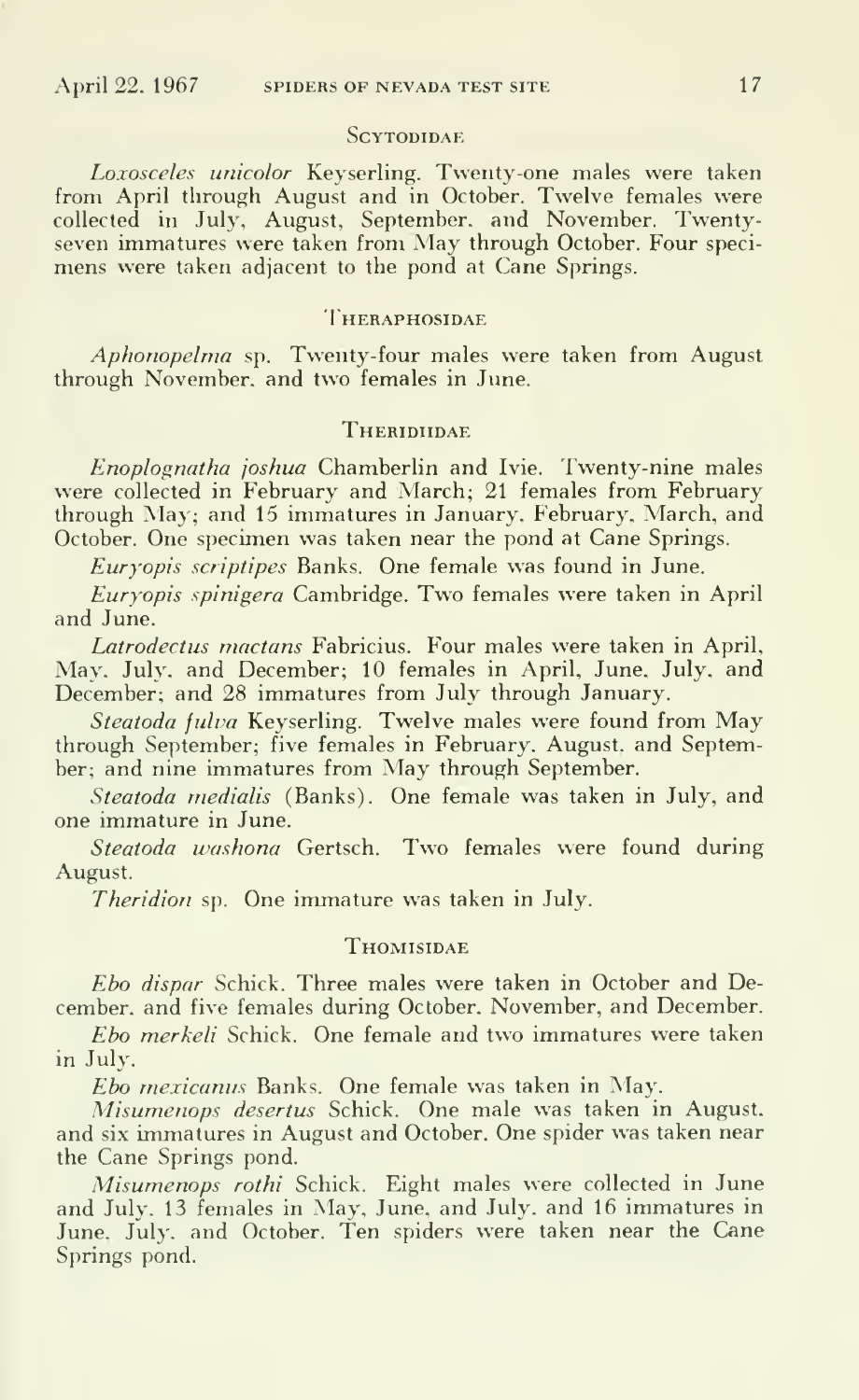Philodromus infuscatus Keyserling. One immature was found in July.

Rhysodromus clarus Keyserling. Fifteen immatures were taken in July.

Thanatus texanus Banks. Fourteen males were found from April through August, eight females in May and from July through November, and eight immatures from June through November, except during September.

Xysticus californicus Keyserling. One male was taken in May.

Xysticus iviei Schick. One female was found in June.

Xysticus lassanus Chamberlin. Eight males were collected in January, March, April, May, and September. Nine females were taken in February. April. May. June, September, and December. Twenty-seven immatures were taken from May through November.

#### **ULOBORIDAE**

Uloborus diversus Marx. Three females were taken in August.

#### **SUMMARY**

During the years 1959-1965, more than 5600 spiders were col lected in connection with other studies at the Nevada Test Site. These represent 94 species of 65 genera in 22 families, not counting approximately 17 new species not reported here. The greatest numbers of species were found during June and July (Fig. 1), and populations of spiders were highest from June through September (Fig. 2). The Coleogyne and Mixed communities supported the greatest numbers of species, and the Coleogyne and Salsola communities possessed the highest populations (Table 2). Fewest species were found in the



Fig. 1. Seasonal representation showing number of species present at the Nevada Test Site, 1959-1965.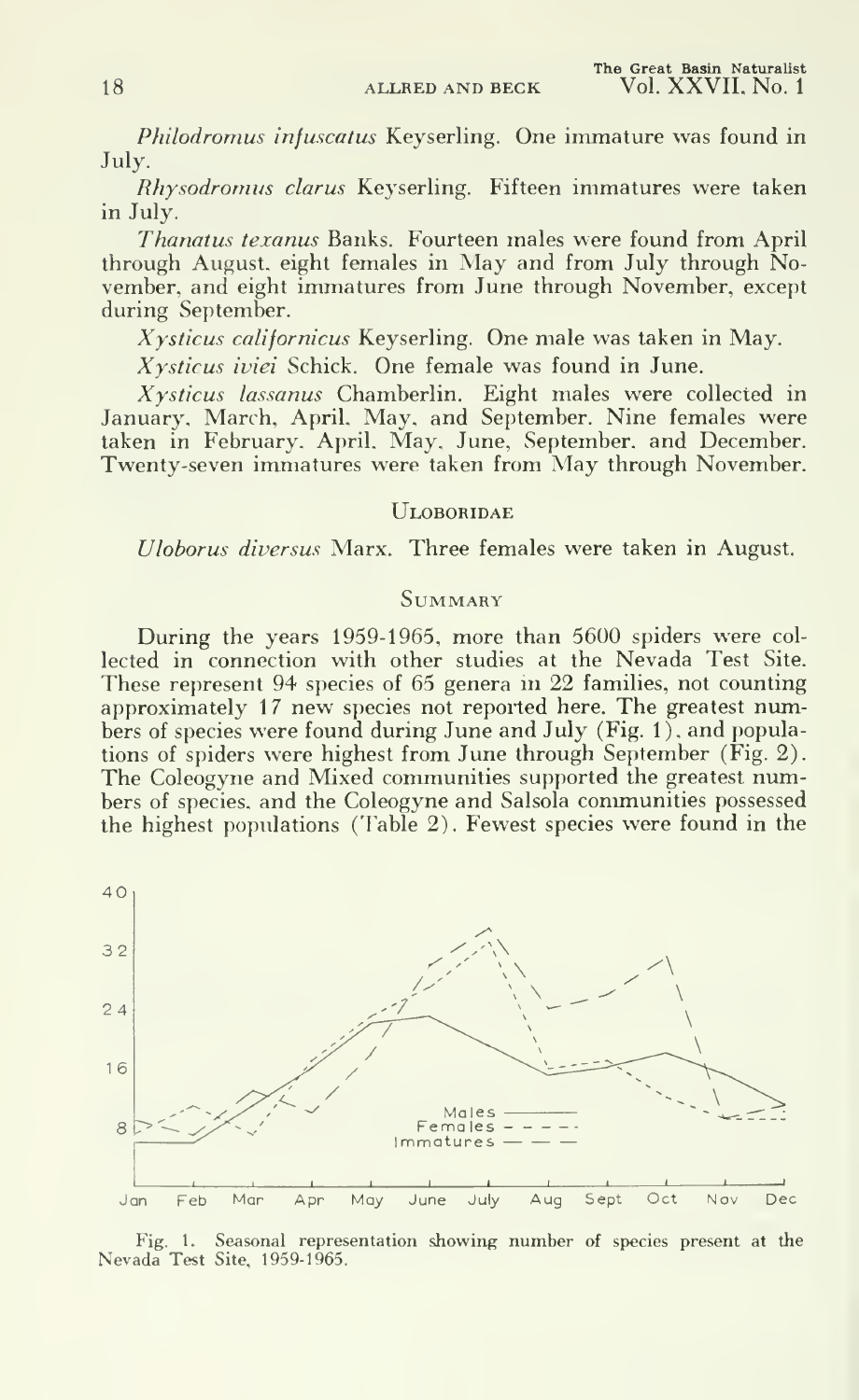| Table 1. Frequency of occurrence <sup>1</sup> of spiders in seven plant communities and other habitats at the Nevada Test Site, 1959-1965. |                    |                          |         |                   |                              |        |               |         |                            |
|--------------------------------------------------------------------------------------------------------------------------------------------|--------------------|--------------------------|---------|-------------------|------------------------------|--------|---------------|---------|----------------------------|
|                                                                                                                                            |                    |                          |         |                   | Plant Community <sup>2</sup> |        |               |         |                            |
| Family and Species                                                                                                                         | At-Ko              | 8                        | $Gr-Ly$ | $La-Fr$           | Mixed                        | Pi-Ju  | Sa            | Other & | Unknown Pond Veg.<br>$C$ S |
| Circurlina utahana<br>Calilena restricta<br>Agelenopsis aperta<br>Agelenidae                                                               |                    |                          |         |                   |                              | $\sim$ | S             |         |                            |
| Tetragnatha laboriosa<br>Metepeira gosoga<br>Apollophanes texana<br>Argiopidae                                                             |                    | $\infty$                 | S       | $\mathbf{\Omega}$ | $\mathbf{\Omega}$            |        |               |         |                            |
| Orthonops gertschi<br>Tarsonops sp.<br>Caponiidae                                                                                          |                    |                          |         | 4                 | $\sim$                       |        | $\mathcal{Q}$ |         |                            |
| Castianeira sp.<br>Anyphaena sp.<br>Clubionidae                                                                                            |                    |                          |         |                   |                              |        |               |         |                            |
| Neoanagraphis chamberlini<br>Micaria gostuta<br>$N.$ pearcer                                                                               | $\mathcal{Q}$<br>4 | $\mathbf{\Omega}$        |         |                   |                              | ఱ      | $\alpha$ 4    |         |                            |
| Syspira eclectica<br>Phrurtimpus sp.<br>Piabuna nanna                                                                                      | າດ                 | $\overline{\mathcal{C}}$ |         |                   | 3                            | 4      | 6             |         |                            |
| Dictyna calcarata<br>$D.$ personata<br>Dictymdae                                                                                           |                    |                          |         |                   |                              |        |               |         |                            |

19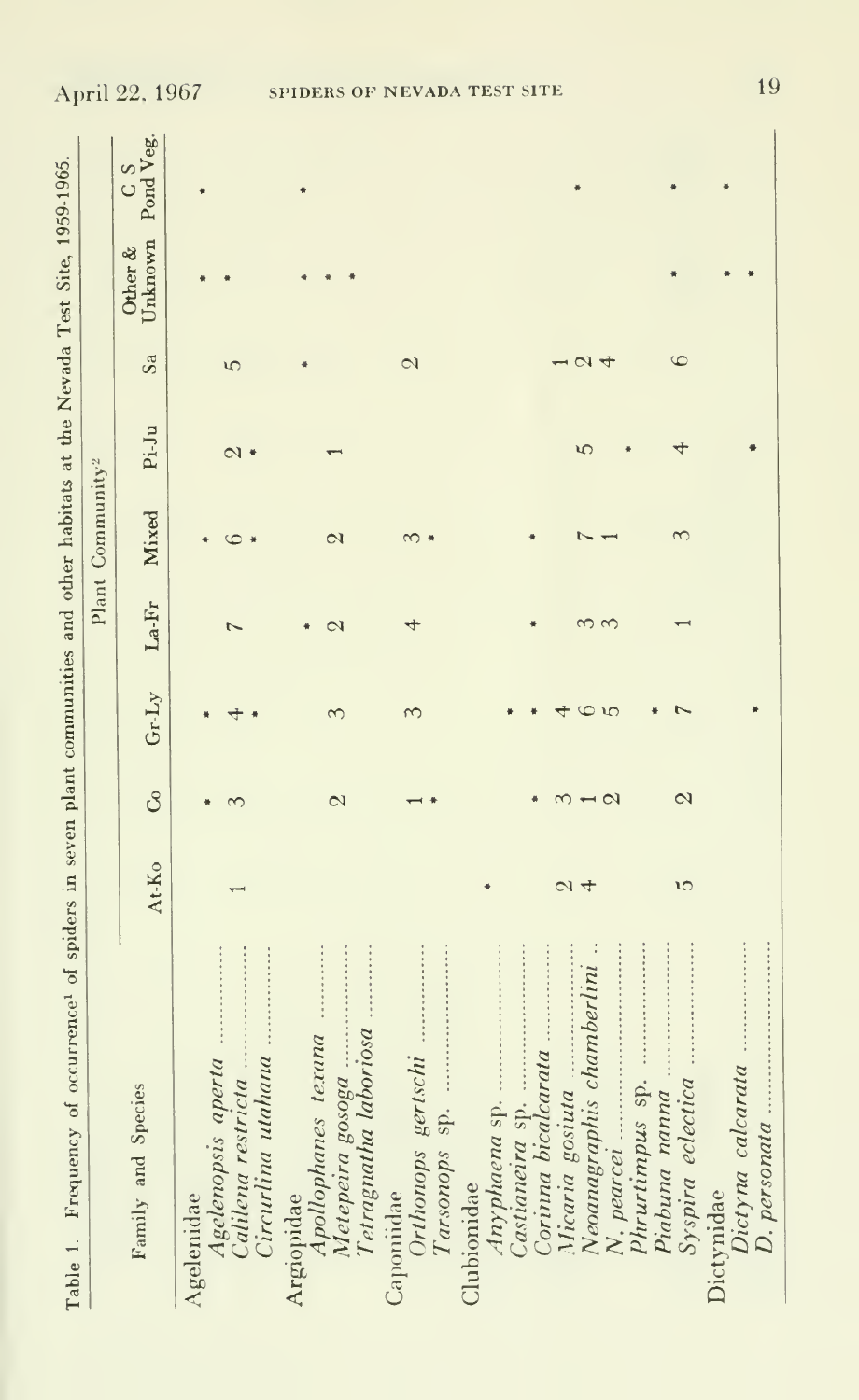| Table 1, Continued   |       |    |         |                |                 |                          |               |                                                                          |
|----------------------|-------|----|---------|----------------|-----------------|--------------------------|---------------|--------------------------------------------------------------------------|
|                      |       |    |         |                | Plant Community |                          |               |                                                                          |
| Family and Species   | At-Ko | රි | Gr.Ly   | $La-Fr$        | Mixed           | $Pi - Ju$                | Sa            | $\begin{tabular}{ll} Other & C & S \\ Unknown & Pond Veg. \end{tabular}$ |
| D. reticulata        |       |    |         |                |                 |                          |               |                                                                          |
| D. tucsona           |       |    |         |                |                 |                          |               |                                                                          |
| Mallos pallidus      |       |    |         |                |                 |                          |               |                                                                          |
| Diguetidae           |       |    |         |                |                 |                          |               |                                                                          |
|                      |       |    |         |                |                 |                          |               |                                                                          |
|                      |       |    |         |                |                 |                          |               |                                                                          |
| Filistatidae         |       |    |         |                |                 |                          |               |                                                                          |
| Filistata utahana    |       |    |         |                |                 |                          |               |                                                                          |
| Gnaphosidae          |       |    |         |                |                 |                          |               |                                                                          |
| Cesonia classica.    |       |    |         | $\mathcal{Q}$  | 3               |                          |               |                                                                          |
| Drassodes celes      |       |    |         |                |                 |                          |               |                                                                          |
| Drassyllus fractus   |       |    |         |                |                 |                          |               |                                                                          |
| D. irritans          | ∞     |    |         |                |                 | $\overline{\mathcal{C}}$ | G             |                                                                          |
| $D.$ moronus         |       |    |         |                |                 |                          |               |                                                                          |
| Graphosa californica |       |    |         |                |                 |                          |               |                                                                          |
| G. hirsutipes        |       |    | 6       | ഗ              |                 | $4~\circ$                |               |                                                                          |
| Haplodrassus eunis   | w     |    | $\circ$ | $\infty$       |                 |                          | $Q$ is $Q$    |                                                                          |
| Herpyllus hesperolus |       |    |         | $\mathfrak{t}$ |                 |                          |               |                                                                          |
| Megamyrmecion        |       |    |         |                |                 |                          |               |                                                                          |
| naturalisticum       |       |    |         | $\mathcal{Q}$  | S               |                          |               |                                                                          |
| Nodocion utus        |       |    |         |                |                 |                          |               |                                                                          |
| Zelotes monachus     |       |    | 4       |                | $\infty$        | $\overline{\mathcal{C}}$ | $\mathfrak c$ |                                                                          |
| Z. nannodes          |       |    |         |                |                 |                          |               |                                                                          |
| Z. puritanus.        |       |    |         |                |                 |                          |               |                                                                          |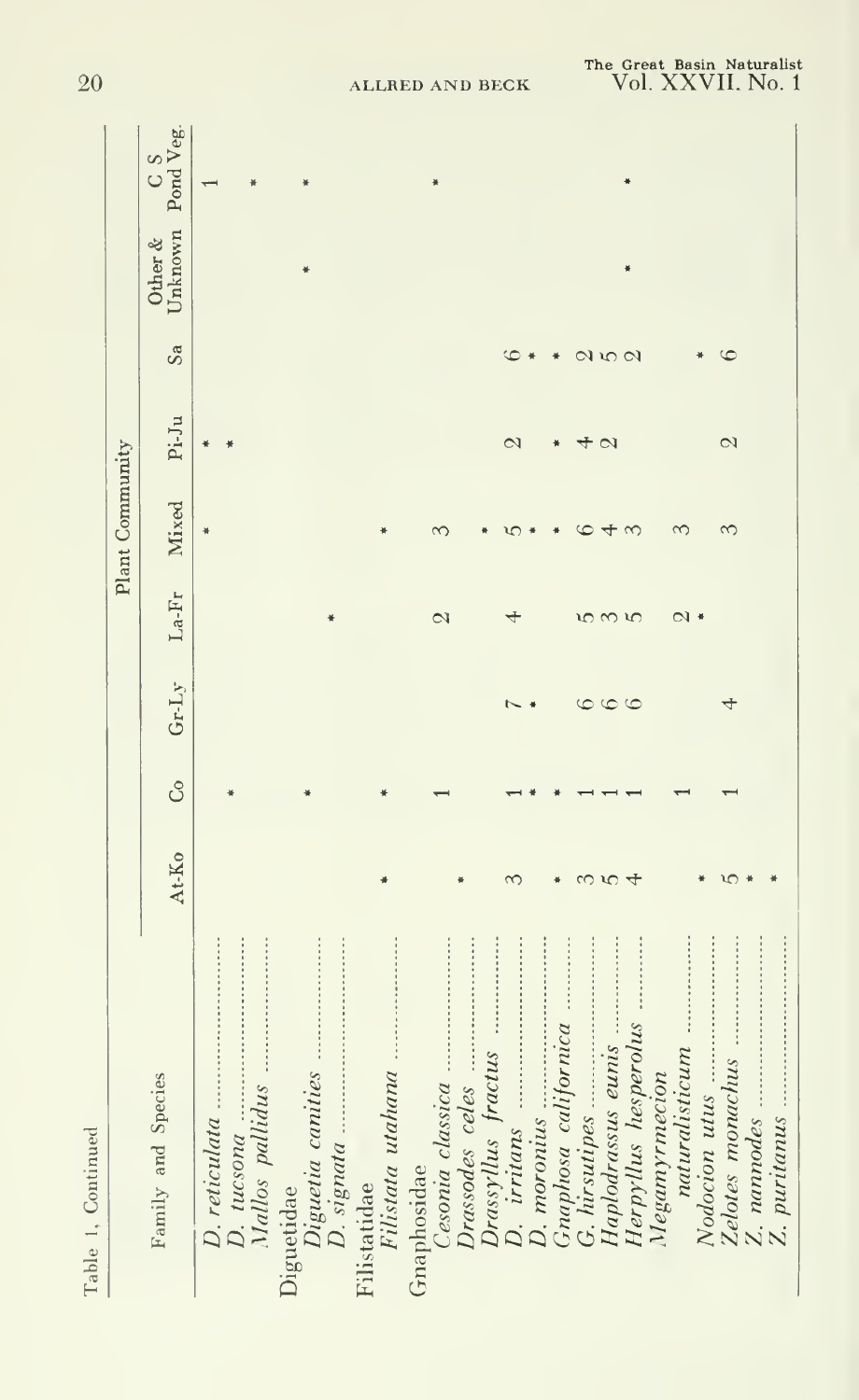| Table 1, Continued                                        |         |                          |    |                   |                 |                |    |         |                        |
|-----------------------------------------------------------|---------|--------------------------|----|-------------------|-----------------|----------------|----|---------|------------------------|
|                                                           |         |                          |    |                   | Plant Community |                |    |         |                        |
| Family and Species                                        | At-Ko   | Co                       |    | Gr-Ly La-Fr Mixed |                 | $Pi-Ja$        | Sa | Other & | Unknown Pond Veg.<br>S |
| Olios fasciculatus<br>Heteropodidae                       |         |                          |    |                   |                 |                |    |         |                        |
| $\frac{1}{2}$<br>Homalonychus theologus<br>Homalonychidae |         |                          |    |                   |                 |                |    |         |                        |
| Ceratinopsis sp.<br>Cochlembolus sauctus<br>Linvphiidae   |         |                          |    |                   |                 |                |    |         |                        |
| Erigone dentosa<br>Meioneta fillmorana<br>M. formica      |         |                          |    |                   |                 |                |    |         |                        |
| Meioneta sp. nr. fratrella<br>Spirembolus sp.             |         |                          |    |                   |                 |                |    |         |                        |
| Alopecosa kochi<br>Lycosidae                              |         |                          |    |                   |                 |                |    |         |                        |
| Geolycosa rafaelana<br>Pardosa ramulosa<br>Schizocosa sp. | $\circ$ | $\overline{\mathcal{C}}$ | S  |                   |                 |                | S  |         |                        |
| Tarentula kochi<br>Mimetus eutypus<br>Nimetidae           |         |                          |    |                   |                 |                |    |         |                        |
| Oxyopes tridens<br>Oxvopidae                              |         |                          | īζ |                   | 3               | $\mathbb{C}^1$ |    |         |                        |

21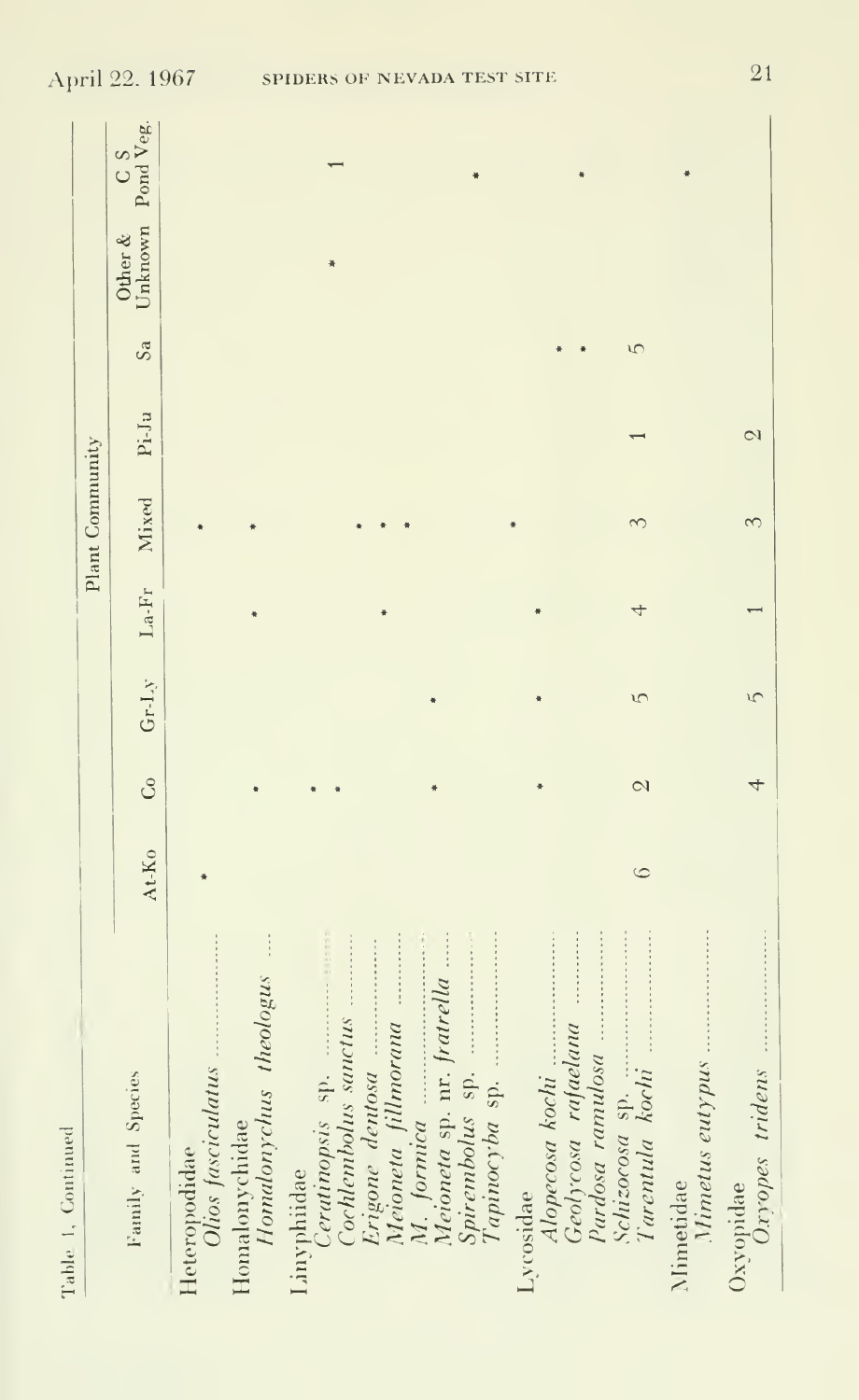| Table 1, Continued           |       |                        |            |              |                 |       |    |                    |                    |
|------------------------------|-------|------------------------|------------|--------------|-----------------|-------|----|--------------------|--------------------|
|                              |       |                        |            |              | Plant Community |       |    |                    |                    |
| Family and Species           | At-Ko | $\mathcal{S}$          | $Gr-LY$    | $La-Fr$      | Mixed           | Pi-Ju | Sa | Unknown<br>Other & | Pond Veg.<br>$S$ O |
| Pholcidae                    |       |                        |            |              |                 |       |    |                    |                    |
| Physocyclus tanneri          |       |                        |            |              |                 |       |    |                    |                    |
| Psilochorus papago           |       |                        |            |              |                 |       |    |                    |                    |
| P. utahensis                 | S     | $\alpha$               | $\epsilon$ |              |                 |       |    |                    |                    |
| Plectreuridae                |       |                        |            |              |                 |       |    |                    |                    |
| Kibramoa paiuta              |       |                        |            |              |                 |       |    |                    |                    |
| Plectreurys tristis          |       |                        |            |              |                 |       |    |                    |                    |
| Salticidae                   |       |                        |            |              |                 |       |    |                    |                    |
| Metacyrba arizonensis        | 3     | $\mathcal{C}$          |            | $\mathbb{C}$ |                 |       |    |                    |                    |
| M. taeniola                  |       |                        |            |              |                 |       |    |                    |                    |
| Pellenes brunneus            |       |                        |            |              |                 |       |    |                    |                    |
|                              |       |                        |            |              |                 |       |    |                    |                    |
| P. limatus                   |       |                        |            |              |                 |       |    |                    |                    |
| P. oregonensis               |       |                        |            |              |                 |       |    |                    |                    |
| Phidippus apacheanus         |       |                        |            |              |                 |       |    |                    |                    |
| formosus<br>$\overline{P}$ . |       |                        |            |              | $\mathcal{Q}$   |       |    |                    |                    |
| $P.$ opifex                  |       |                        |            |              |                 |       |    |                    |                    |
| $P.$ workmann                |       | $\mathrel{\mathsf{c}}$ |            |              | $\mathcal{Q}$   |       |    |                    |                    |
| Scytodidae                   |       |                        |            |              |                 |       |    |                    |                    |
| Loxosceles unicolor          |       |                        |            |              | $\mathcal{Q}$   |       |    |                    |                    |
| Theraphosidae                |       |                        |            |              |                 |       |    |                    |                    |
| Aphonopelma sp               | 3     | $\mathbb{C}^1$         |            |              | ١Ċ              |       |    |                    |                    |
| Theridiidae                  |       |                        |            |              |                 |       |    |                    |                    |
| Enophognatha joshua          |       |                        |            |              | $\mathbb{C}$    |       | ٣  |                    |                    |

22

ALLRED AND BECK

The Great Basin Naturalist<br>Vol. XXVII, No. 1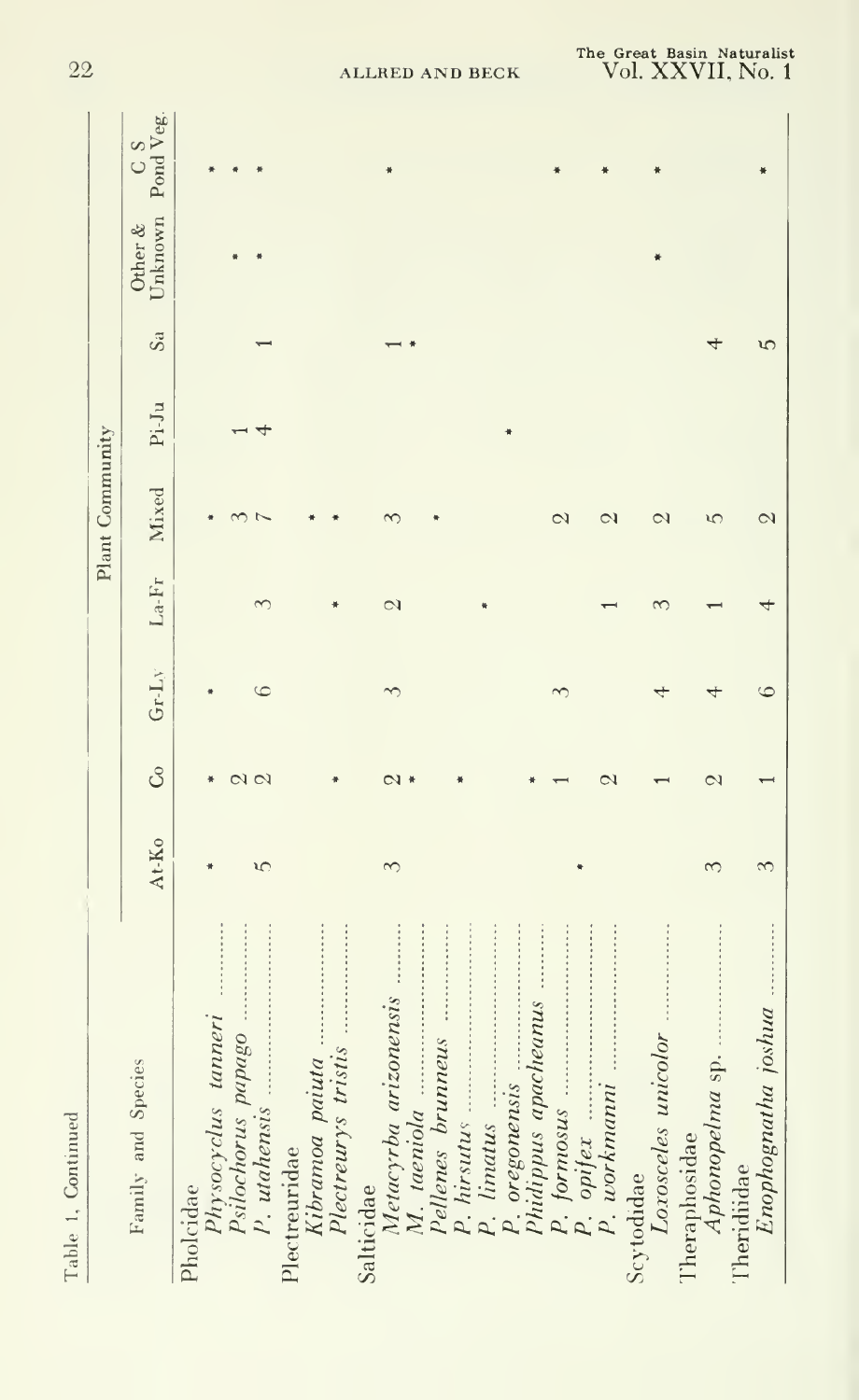| ¢<br>t        |
|---------------|
| $\frac{1}{1}$ |
| Ĵ             |
|               |
|               |
|               |
|               |
|               |
|               |

|                                                                                                                                                     |                   |   |       |         | Plant Community |               |    |                             |               |
|-----------------------------------------------------------------------------------------------------------------------------------------------------|-------------------|---|-------|---------|-----------------|---------------|----|-----------------------------|---------------|
| Family and Species                                                                                                                                  | At-Ko             | ි | Gr.Ly | $La-Fr$ | Mixed           | $Pi \cdot Ju$ | Sa | Unknown Pond Veg<br>Other & | $\frac{8}{2}$ |
| Euryopis scriptipes<br>E. spinigera                                                                                                                 |                   |   |       |         |                 |               |    |                             |               |
| Latrodectus mactans                                                                                                                                 | $\mathbf{\Omega}$ |   |       |         |                 |               |    |                             |               |
| Steatoda fulva<br>S. medialis                                                                                                                       |                   |   |       |         |                 | $\sim$        |    |                             |               |
| S. washona<br>Theridion sp.                                                                                                                         |                   |   |       |         |                 |               |    |                             |               |
| Thomisidae                                                                                                                                          |                   |   |       |         |                 |               |    |                             |               |
| <b>.</b><br>.<br>Ebo dispar<br>E. merkeli                                                                                                           |                   |   |       |         |                 |               |    |                             |               |
| Misumenops desertus<br>E. mexicanus                                                                                                                 |                   |   |       |         |                 |               |    |                             |               |
| M. rothi                                                                                                                                            |                   |   |       |         |                 |               |    |                             |               |
| Philodromus infuscatus                                                                                                                              |                   |   |       |         |                 |               |    |                             |               |
| Rhysodromus clarus                                                                                                                                  |                   |   |       |         |                 |               |    |                             |               |
| Thanatus texanus                                                                                                                                    |                   |   |       | $\sim$  | $\infty$        |               |    |                             |               |
| Xysticus californicus<br>$X.$ iviei                                                                                                                 |                   |   |       |         |                 |               |    |                             |               |
| X. lassanus                                                                                                                                         |                   |   |       |         | $\infty$        | CJ            |    |                             |               |
| Uloborus diversus<br>Uloboridae                                                                                                                     |                   |   |       |         |                 |               |    |                             |               |
| 40ne equals most frequent. Sequence based on number collected proportionate to number of collecting attempts. $* =$ insufficient numbers to compare |                   |   |       |         |                 |               |    |                             |               |
|                                                                                                                                                     |                   |   |       |         |                 |               |    |                             |               |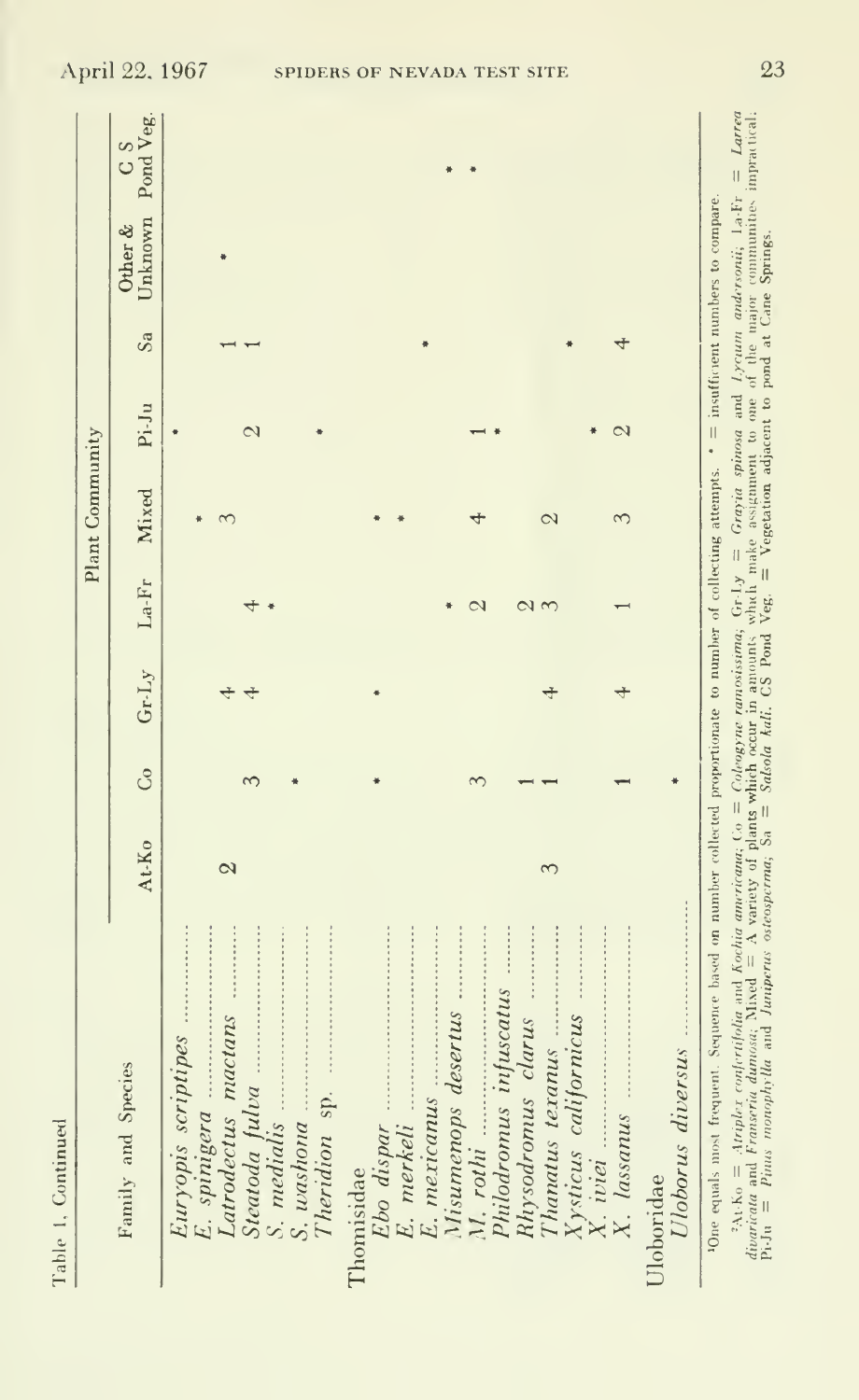| 26<br>$\frac{40}{3}$<br>36<br>35<br>$50\,$<br>26<br>Number of species |                | At-Ko    | $G_0$ $Gr-Ly$ $La-Fr$ Mixed |  | $Pi-Ju$ | Sa            |
|-----------------------------------------------------------------------|----------------|----------|-----------------------------|--|---------|---------------|
| Relative abundance                                                    |                |          |                             |  |         | $\frac{8}{2}$ |
| 5.6 X 10.94 X<br>4.53 X $2.29$ X<br>1.00                              | of individuals | $2.56$ X | 10.34 X                     |  |         |               |